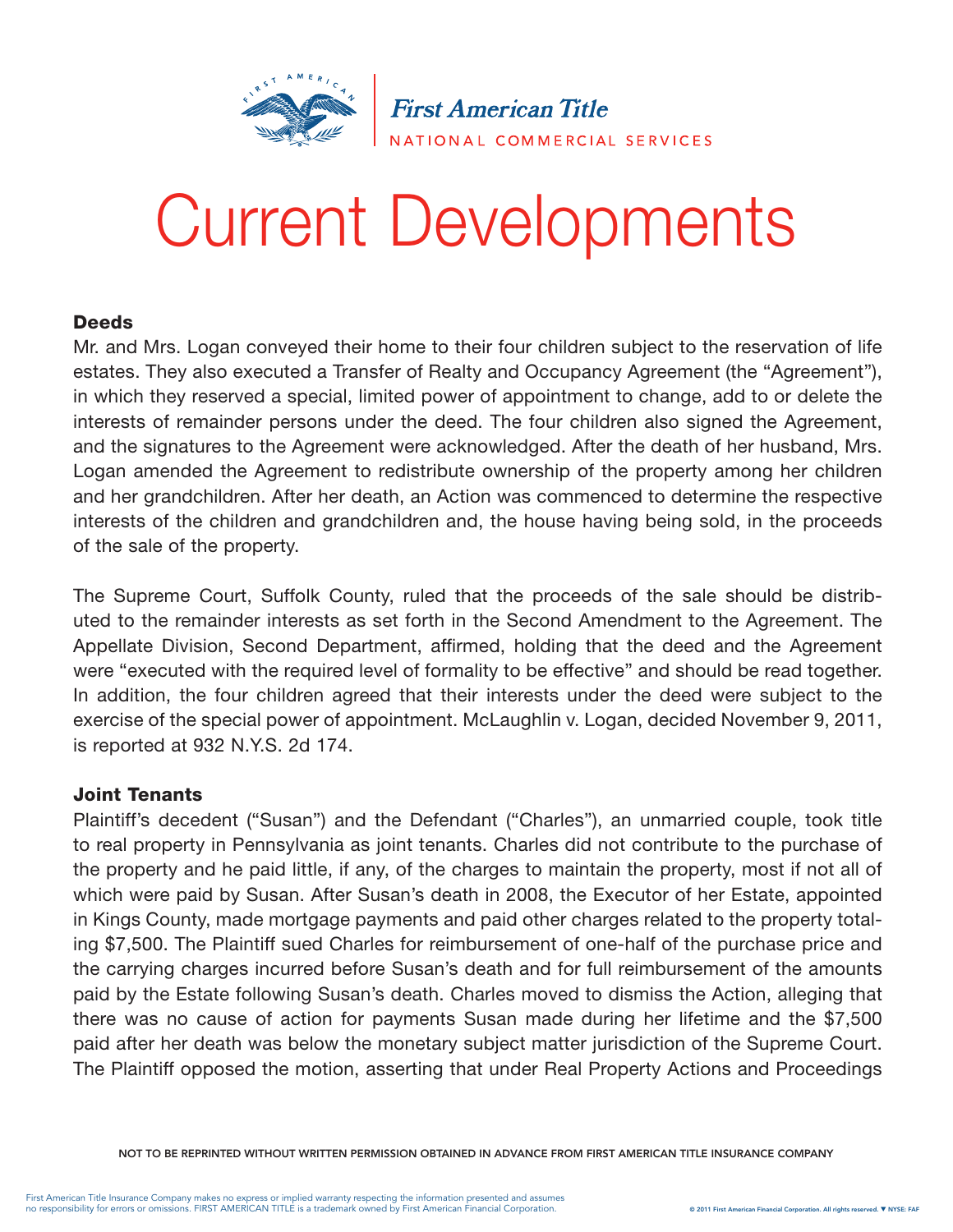Law Section 1201 ("Action by joint tenant or tenant in common; may maintain action against co-tenant") the Estate can maintain an Action to recover from Charles a just proportion of the money paid toward the jointly owned property.

Under RPAPL Section 1201, "[a] joint tenant or a tenant in common of real property, or his executor or administrator, may maintain an action to recover his just proportion against his co-tenant who has received more than his own just proportion, or against his executor or administrator."

The Supreme Court, Kings County, granted the Defendant's motion to dismiss. The Appellate Division, Second Department, reversed to the extent of holding that there was a viable cause of action for unjust enrichment as to the charges paid by the Estate after Susan's death. However, the Appellate Division concurred with the lower court that there was no cause of action to recover amounts paid by Susan during her lifetime. Susan was free to spend her money as she saw fit and Section 1201 is not to be applied to allow an Estate to undo a decedent's financial acts. Further, Section 1201 focuses on monies "received" by a co-tenant, such as rents and income generated by jointly owned property. The complaint did not seek to recoup monies "received" by Susan during her lifetime. Accordingly, as to amounts paid by Susan during her lifetime, the complaint failed to state a cause of action. The Appellate Division declined to take a position on whether the action should be removed to another court with limited monetary jurisdiction. Trotta v. Ollivier, decided November 15, 2011, is reported at 2011 WL 5579030.

# Mechanics' Liens

In an Action to foreclose a mechanic's lien, the Defendant moved for an Order discharging the lien and dismissing the Action for the failure of the lienor to adequately describe in the lien the property subject to the lien as required by Lien Law Section 9(7) ("Contents of notice of lien"). The Defendant contended that the Plaintiff used an incorrect tax lot number to identify the property and a street address and lot number of the original building that was not a part of the work performed. The Supreme Court, Kings County, denied the motion and granted the Plaintiff leave to amend its lien nunc pro tunc to the original date on which the lien was filed.

On March 15, 2007, tax lot 9 was subdivided into tax lots 15-18. This change was reflected in the Department of Finance's "Alteration Book". However, the effective date of the subdivision was December 5, 2008, the date on which the change was reflected on the Department's Digital Tax Map. The mechanic's lien was filed on October 24, 2007. The property on which the work was performed was new tax lots 16-18.

According to the Court, "...the description of the property included in the lien is not invalid on its face and is in substantial compliance with Lien Law Section 9(7) despite plaintiff's use of superseded lot numbers and thus including excess property, as well as despite plaintiff's failure to include the new lot numbers. In accordance with Lien Law Sections 3 and 4(1), the title or interest in the real property is measured at the time of filing the notice of lien. At the time when plaintiff filed the lien…the subdivision of Lot 9 had not yet become effective…In any event...the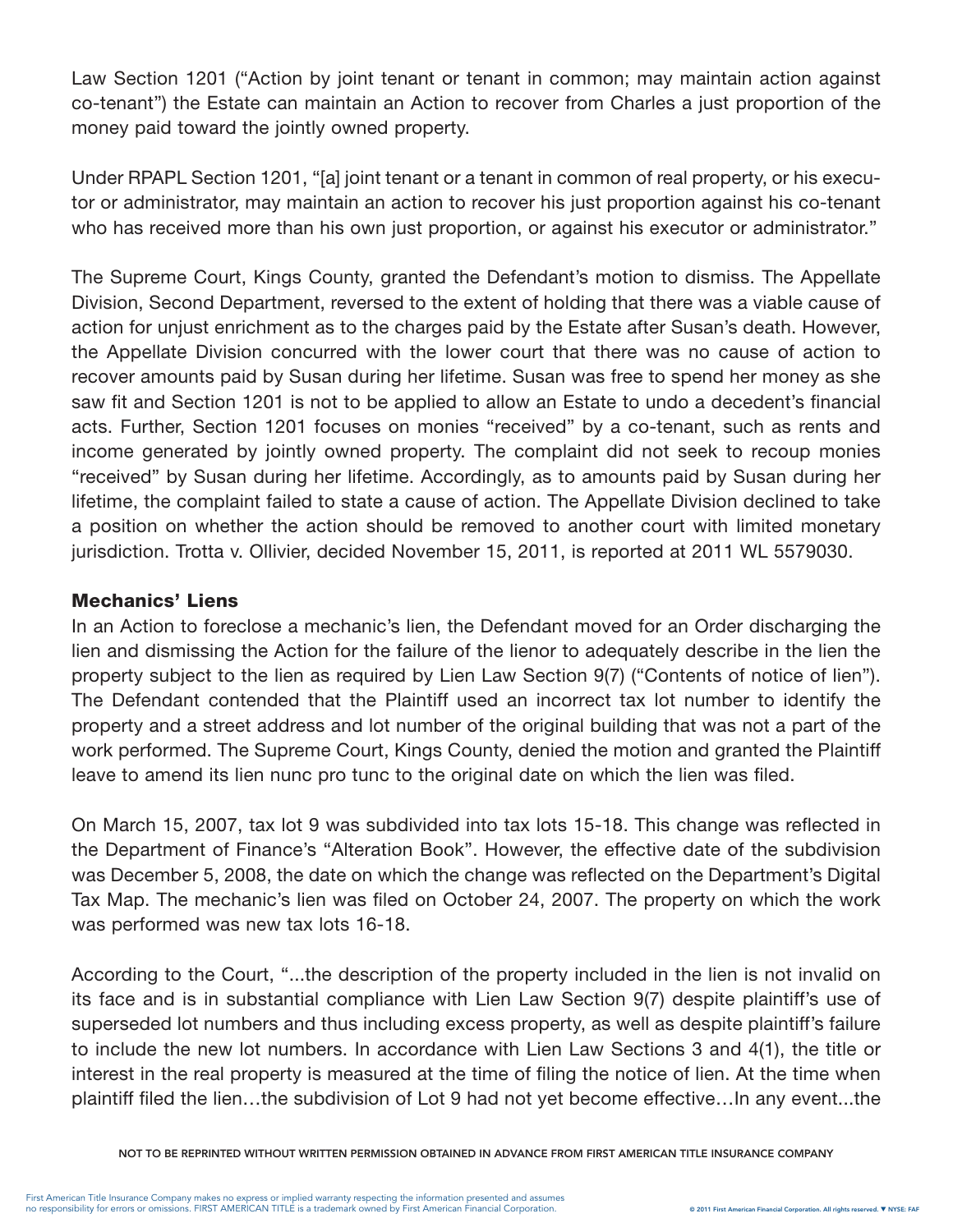date when the subdivision occurs is not crucial to the lien validity." Hai Ming Construction Corp. v. 258 Devoe LLC, decided October 19, 2011, is reported at 33 Misc. 3d 1213 and at 2011 WL 5041802.

# Mortgage Foreclosures

A judgment of foreclosure and sale granted a deficiency judgment against the Defendantmortgagor but not against three individuals, also Defendants in the Action, who were guarantors of the obligation secured by the mortgage being foreclosed. The Plaintiffs moved to amend the judgment of foreclosure and sale and for leave to enter a deficiency judgment against the guarantors. The Supreme Court, Suffolk County, denied the motion and the Court's ruling was affirmed by the Appellate Division, Second Department. According to the Appellate Division, a judgment of foreclosure and sale may be amended if a provision for a deficiency judgment was inadvertently omitted, provided that the amendment does not "affect a defendant's substantive rights or cause undue prejudice." In this case, the Defendants-guarantors submitted affidavits claiming that since they did not have liability for a deficiency they did not bid at the foreclosure sale or otherwise act to protect their interests. Pirrera v. FMO Associates, LLC, decided November 15, 2011, is reported at 2011 WL 5579064.

# Mortgage Foreclosures

The Defendant in an Action to foreclose a mortgage failed to assert that the Plaintiff lacked standing in an answer or in a pre-answer motion to dismiss, as required by Civil Practice Law and Rules ("CPLR") Section 3211(e) ("Motion to dismiss"). He moved for leave to serve and file an amended answer to assert the Plaintiff's lack of standing. The Supreme Court, Nassau County, denied the Defendant's motion and granted summary judgment to the Plaintiff. The Appellate Division, Second Department, reversed, holding that the lower court should have granted leave to serve and file an amended answer and, based on the facts presented, dismissed the complaint due to the lack of standing.

According to the Appellate Division, "defenses waived under CPLR Section 3211(e) can nevertheless be interposed in an answer amended by leave of court pursuant to CPLR Section 3025 (b) ("Amended and supplemental pleadings") so long as the amendment does not cause the other party prejudice or surprise resulting directly from the delay…[T]he plaintiff failed to demonstrate the existence of any prejudice or surprise that would result from the amendment, or that the proposed amended answer was palpably insufficient or patently devoid of merit." Under Section 3025(b), "[a] party may amend his pleading…at any time by leave of court...Leave shall be given freely upon such terms as may be just including the granting of costs and continuances."

As to the issue of standing, the Plaintiff, the assignee of the mortgage being foreclosed, did not demonstrate that it was assigned the note or physically received delivery of the note. U.S. Bank National Association v. Sharif, decided November 1, 2011, is reported at 2011 WL 5222679.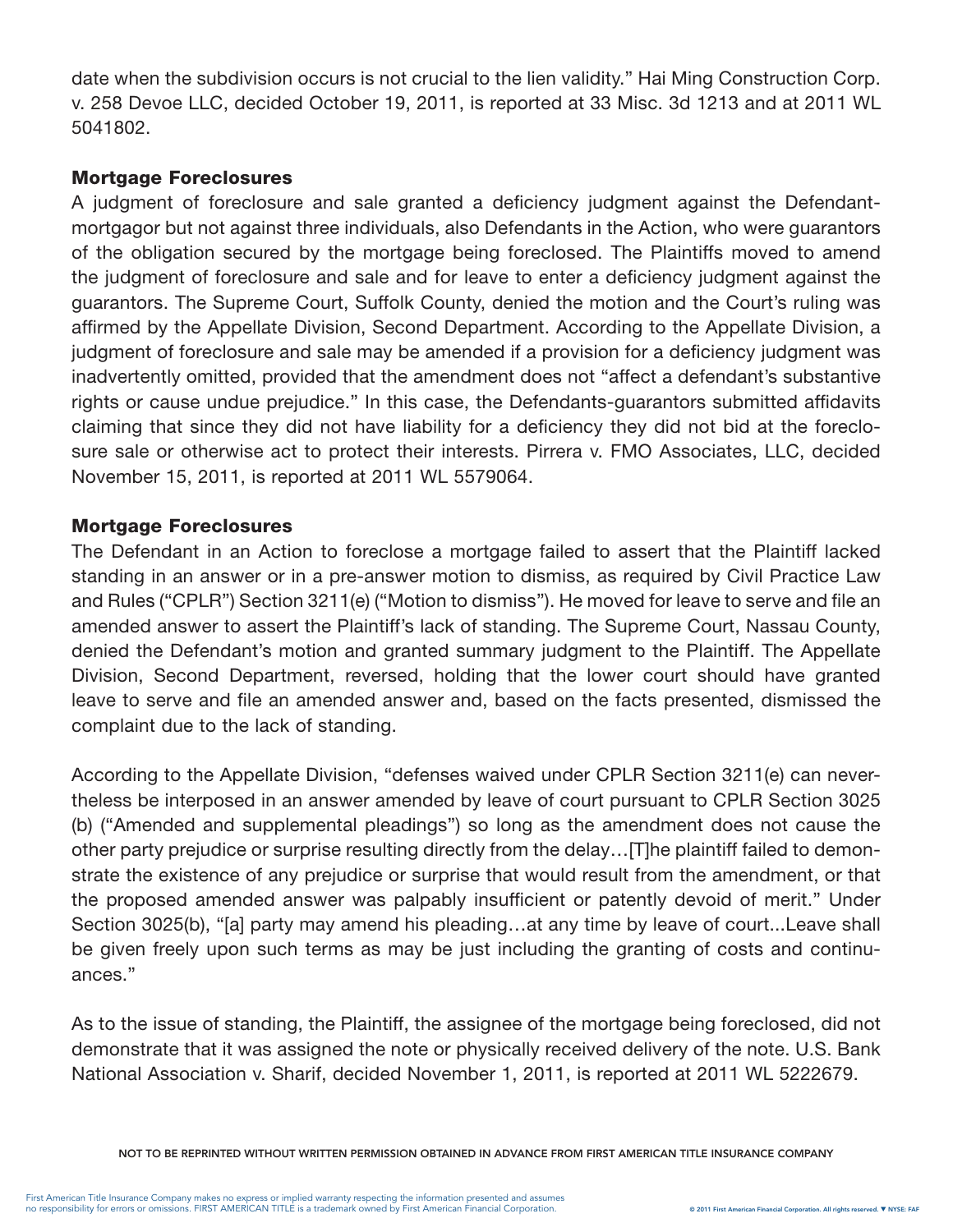# Mortgage Recording Tax/New York State Transfer Tax

New York State's Department of Taxation and Finance has announced that the interest rate to be charged for the period January 1, 2012 – March 31, 2012 on late payments and assessments of Mortgage Recording Tax and the State's Real Estate Transfer Tax will be 7.5% per annum, compounded daily. The interest rate to be paid on refunds of those taxes will be 2% per annum, compounded daily. The interest rates are published at

http://www.tax.ny.gov/pay/all/int\_curr.htm.

#### Mortgage Recording Tax/New York State Transfer Tax

The Office of Tax Policy Analysis in New York State's Department of Taxation and Finance has posted its Annual Statistical Report of New York State Tax Collections for the State's fiscal year 2010-2011 (April 1, 2010-March 31, 2011). According to the Report, the Real Estate Transfer Tax collected in FY 2010-2011 was \$580,000,733, up from \$493,049,478 in FY 2009-2010. Mortgage recording tax collected statewide in FY 2010-2011 was \$1,036,827,652, with the mortgage tax collected in New York City being \$544,589,565. In FY 2009-2010, the mortgage tax collected statewide was \$1,015,040,422 and the mortgage tax collected in New York City was \$488,306,248. The Report can be obtained at the following link:

http://www.tax.ny.gov/research/stats/statistics/new\_reports.htm.

# Mortgage Recording Tax/New York State Transfer Tax/Additional Tax

At the request of the New York State Land Title Association, New York State's Department of Taxation and Finance has expanded its web-based Tax Bulletins to include guidance on issues relating to the Mortgage Recording tax, the State's Real Estate Transfer Tax, and the Additional Tax, also known as the "Mansion Tax." According to the Department in an email on November 21, 2011, "[t]hese Tax Guidance Bulletins are based on the statutes, regulations, court cases, and Tax Appeal Tribunal decisions in effect on the date they are issued and [they] will be updated as changes in Tax Law or policy take effect so that they will be current when viewed on the department's web site." The following Tax Guidance Bulletins were issued:

MR-5 - \$10,000 Residential Property Exclusion on Certain Mortgages

MR-15 – Advances Secured by a Mortgage Executed Under a Confirmed Plan of Reorganization in Bankruptcy

MR-165 – Debtor-in-Possession Financing

RE-10 – Additional Real Estate Transfer Tax-Application When More than Three Condominium or Cooperative Units are Conveyed to a Single Purchaser

RE-885 – Transfer or Acquisition of a Controlling Interest-Additional Guidance

Bulletins on the Mortgage Recording Tax are posted at:

http://www.tax.ny.gov/pubs\_and\_bulls/tg\_bulletins/mortgage\_recording\_tax\_bulletins\_by\_number.htm.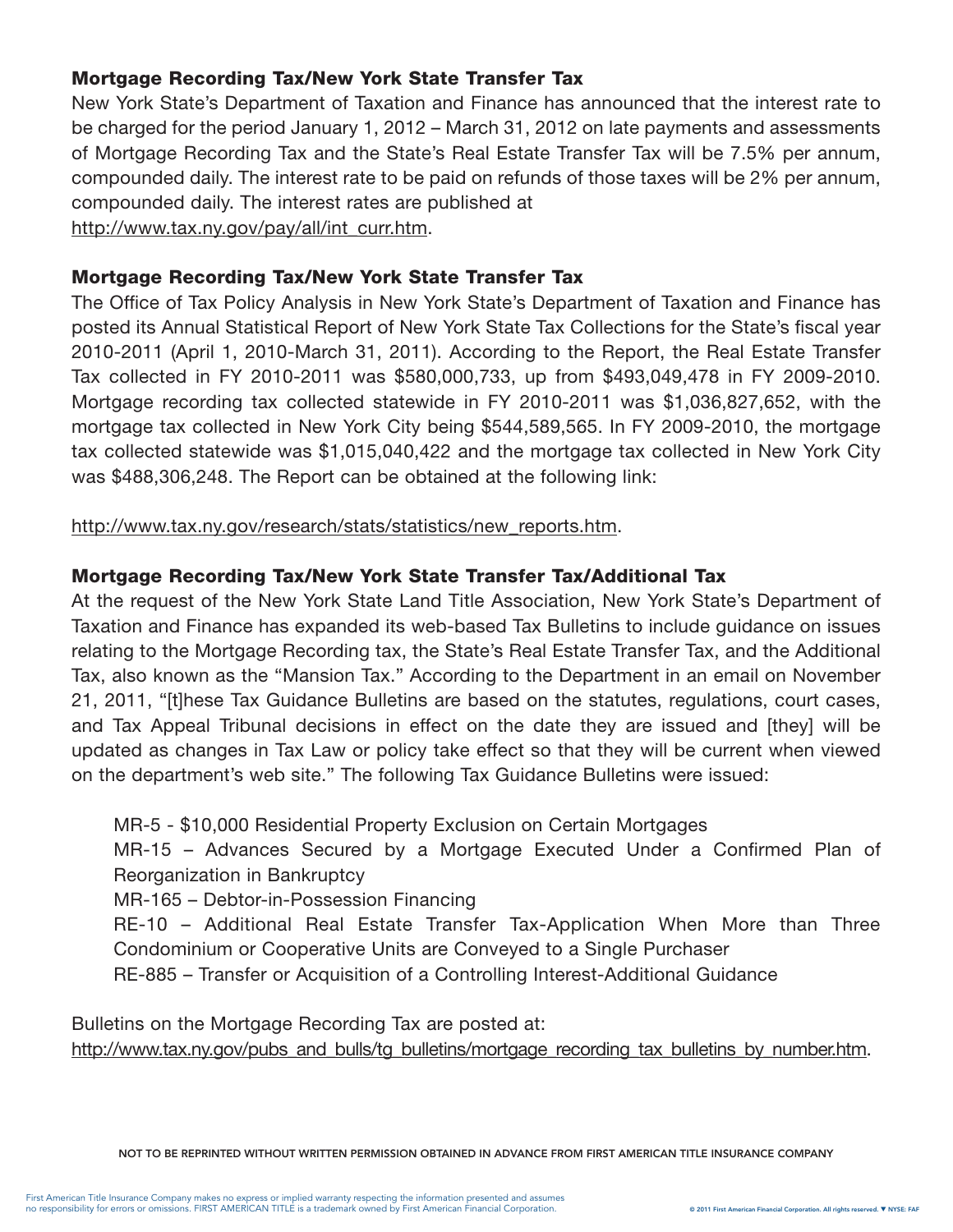Bulletins on the Real Estate Transfer Tax and the Additional Tax are posted at: http://www.tax.ny.gov/pubs\_and\_bulls/tg\_bulletins/real\_estate\_transfer\_tax\_bulletins\_by\_number.htm.

# Real Estate Taxes

Petitioner Milea Associates commenced an Article 78 proceeding to obtain a judgment annulling and vacating the retroactive imposition of real estate taxes by the New York City Department of Finance for a ten year period following the Department's determination that a tax exemption under a Payment in Lieu of Taxes ("PILOT") program had expired in 2000. The Supreme Court, Kings County, denied the petition and dismissed the proceeding. According to the Court, "[t] he fact that no tax bills were sent to petitioner did not bar the DOF from taxing the property for the 10-year period of arrears after the error in granting petitioner an exemption for those years was discovered." The six-year statute of limitations in CPLR Section 213 ("Actions to be commenced within six years") bars an action by a taxpayer to recover back taxes incorrectly levied; "[h]owever, the six-year Statute of Limitations does not bar the collection of back taxes by the DOF. The lien of a tax assessment on real property 'persists until the assessment has been paid'". Milea Associates v. New York City Department of Finance, decided October 12, 2011, was reported in the New York Law Journal on November 3, 2011.

# Recording in Suffolk County/CEMAs

A number of county recorders have raised an issue when a Mortgage Consolidation, Extension and Modification Agreement, extending or otherwise modifying a mortgage without consolidating the liens of mortgages, is submitted for recording. The Land Records Committee of the New York State Land Title Association has provided the following information as to recording a CEMA in Suffolk County:

"When using the Fannie Mae/Freddie Mac uniform instrument form 3172 1/01 (rev. 5/01) 'Consolidation, Extension and Modification Agreement' for an Extension and Modification recording only, the following language must be contained within the document and on the accompanying 255 Tax Affidavit:

'That Mortgage (1 or A) is being extended and modified by the terms of a certain Extension and Modification Agreement between (insert mortgagor) in favor of (insert mortgagee) dated (insert date), to form a single lien in the principal sum of (insert new mortgage amount), now due and owing, which said Agreement is being recorded herewith.'

'That said Agreement does not secure any advances made by the mortgagee to the mortgagor, nor does it evidence any further indebtedness on the part of the mortgagor to the mortgagee, there being no other money advanced by the mortgagee to the mortgagor under the aforementioned mortgage or extension and modification agreement except the sum of \$0.'

"These two paragraphs must be on Exhibit A within the Agreement and on the 255 Tax Affidavit."